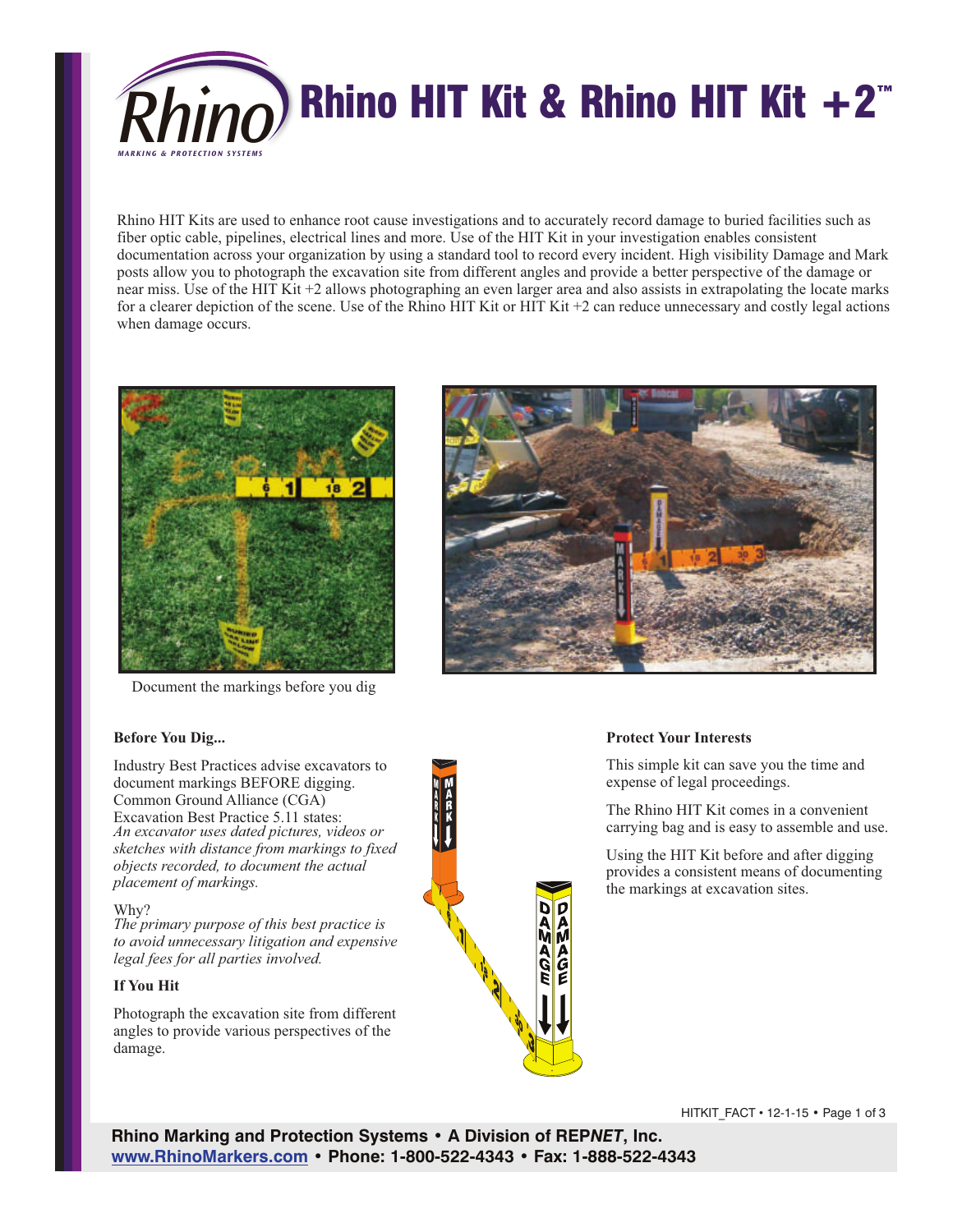

# **Rhino HIT Kit & Rhino HIT Kit +2<sup>** $m$ **</sup>**

# Location Marker Posts



• 2-7/8" x 14" easy-to-read legends on the sides of each post.

• Spikes to secure posts if needed on uneven ground.

• Brightly colored posts and legends make them easy to read in photos.



# Large scale ruler



Ensures measurements are recorded clearly. The rigid style prevents photographic tricks.

## **<sup>8</sup>** HIT Kit Bag



The HIT Kit bag makes the kit easy to store and carry.

# Dry Erase Board Kit (Optional)

This kit lets you add legible notes to the photo.

- 3" x 9" Dry Erase Board printed with Date, Time and Location
- You choose what to write
- Pen • Eraser
- Velcro Strip & Zip Lock Bag





**DATE: TIME:**

**LOCATION:**

#### **Rhino HIT Kit™ Documentation Guidelines**

These are just general guidelines. Your company may have more specific instructions and guidelines.

- Photography Tips |
- Photograph the site prior to excavation
- Photograph existing locates/markings
- . Utilize the Hit Kit ruler for distance verification
- Photograph the entire area
- · Show a quantifiable location/address (street sign, house number, mailbox address, etc.)
- Photograph vehicles, equipment, company names, or license plates
- · Take incident photos.
- · Initial, Progression, Final, of the entire site
- Make sure the correct Date/Time stamp is active on your camera
- · Take photos from multiple vantage points (360 degrees)
- Be cognizant of the Weather conditions Bright / Dark / Flash
- Maintain a spare power supply & memory card



#### **General Tips**

- · Stay Calm
- · Maximize your opportunities (Close/Distant etc...)
- Take more pictures than you think you will need
- **Quality Pictures** complement written documentation
- Digital photography is admissible in court
- Whenever possible, obtain names and contact information of any potential witnesses. other facility owners, and the Right-of-Way owner.

**36" Ruler Back Side**

HITKIT\_FACT • 12-1-15 • Page 2 of 3

**Rhino Marking and Protection Systems • A Division of REP***NET***, Inc. www.RhinoMarkers.com • Phone: 1-800-522-4343 • Fax: 1-888-522-4343**



**Damage Investigation:** Field Investigation Techniques Video DVD now available for purchase with the HK20-ENG kit.